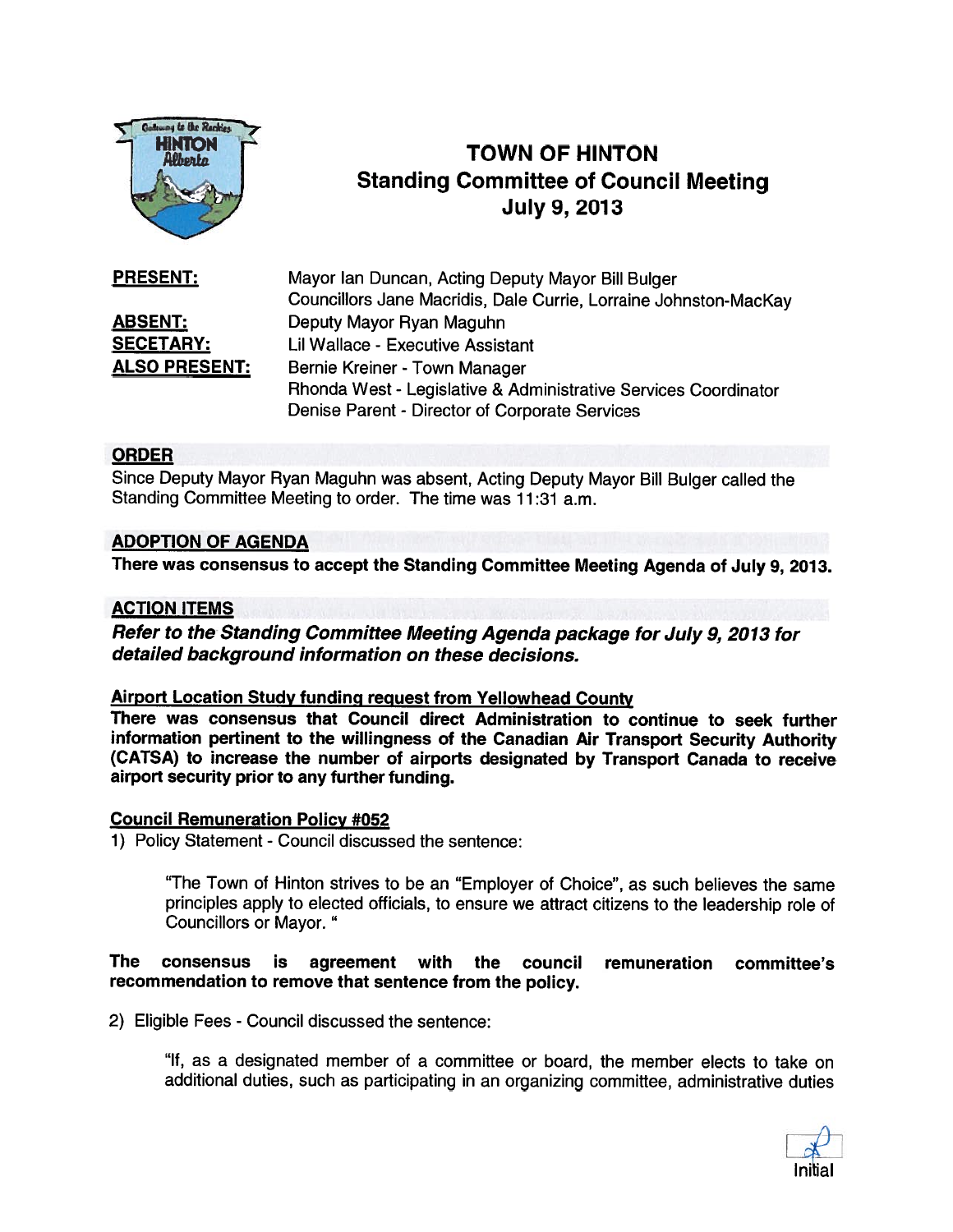or taking on other work for the committee, the member may not claim a meeting fee for those additional activities.

The consensus was to change "the member may not claim a meeting fee for those additional activities"to have the member obtain the consensus/approval of council to do so.

The clause will now read as follows:

"If, as <sup>a</sup> designated member of <sup>a</sup> committee or board, the member elects to take on additional administrative duties (such as participating in an organizing committee, administrative duties, etc.) the member shall seek the consensus/approval of Council to do so in order to claim <sup>a</sup> meeting fee accordingly."

3) Expenses to attend conferences:

Consensus was that when the official representative (Mayor or designate) attends <sup>a</sup> banquet in their official capacity representing the Town, the cost of the member and the member's partner at the banquet will be paid for by the Town. The cost for an individual Councillor's attendance will be paid for by the Town with the Councillor paying for their spouse or guest's ticket.

4) Council discussed if there were merits of having <sup>a</sup> consultant conduct the remuneration review rather than <sup>a</sup> committee. Consensus was to continue with the remuneration committee.

5) Dispute resolution respecting claims -Council discussed the following paragraph:

"Administration shall review timesheets and expense claims for compliance to this policy. Where there is <sup>a</sup> concern, Administration will contact the Councillor and discuss the concern. If Administration and the Councillor cannot agree on the interpretation of this policy, the matter will be referred to the Mayor and the Mayor will make the final decision."

Consensus was that the paragraph should read as follows:

"If Administration and the Councillor cannot agree on the interpretation of this policy, the matter will be referred to the Mayor for final decision. Where there is <sup>a</sup> concern relating to the Mayor, and Administration and the Mayor cannot agree on the interpretation, the matter will be referred to the Deputy Mayor for final decision."

6) Schedule "A" (Terms of Reference) Mandate:

Consensus was that Schedule "A" Mandate will be broadened to include the policy. Schedule "A"Mandate is to read as follows:

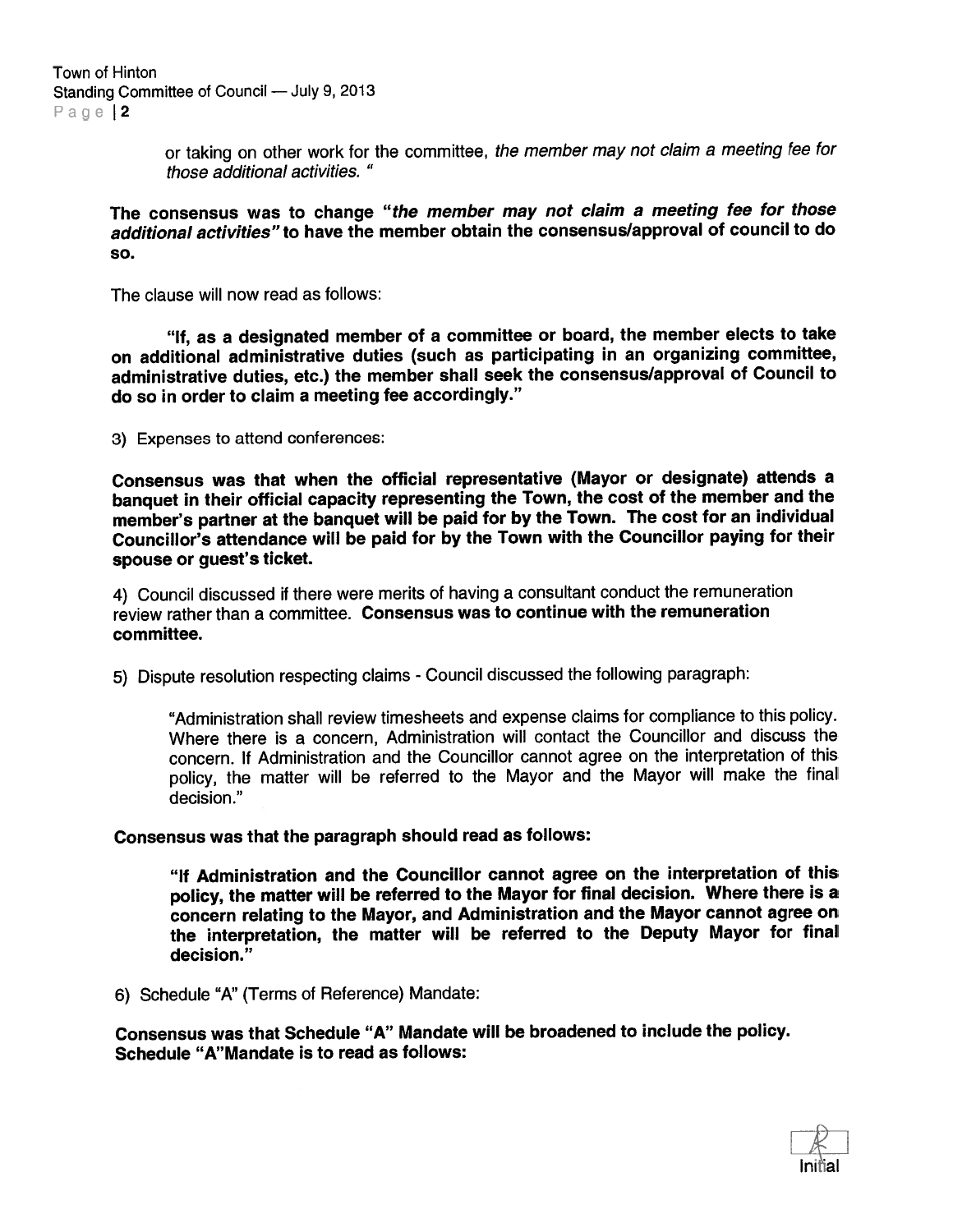"The CRRC will review the remuneration policy and determine appropriate honourariums, meeting fees, expenses and benefits for the Mayor and Councillors and provide recommendations in <sup>a</sup> final report to Town Council.

7) Schedule "A" (Terms of Reference) Membership:

Council discussed this paragraph and consensus was to leave as is.

8) Some council members indicated they wanted the option of reviewing any recommended policy changes in Standing Committee, rather than bringing the item directly to Regular Council.

Consensus was that policy track changes are to be presented at Standing Committee for review and discussion before it goes to Regular Council, rather than going directly to Regular Council for approval.

<sup>A</sup> short recess was called at 1:14 pm and the meeting reconvened at 1:24 pm

9) Schedule <sup>B</sup> - Mayor's Honorarium:

Consensus was that the Mayor is to be compensated by both Honorarium and inclusion of meeting fees. Consensus on \$ 3600.00 for Mayor's honorarium amount.

10) Council discussed the merits of keeping the "active living allowance" as some councilors felt it should be removed for councilors.

Consensus was that the "Active Living Allowance" continue to be offered to councilllors.

#### IN CAMERA

J. MACRIDIS - That Standing Committee move in camera.

The time was 1:47 p.m.

J. MACRIDIS - That Standing Committee revert to regular session.

The time was 2:25 pm

J. MACRIDIS -That Council extend the time for the Standing Committee Meeting beyond <sup>3</sup> hours.

The time was 2:25 p.m.

Strategic Plan Update<br>Council does not feel they have updated information in some instances. Town Manager Bernie Kreiner wanted to clarify with council as to how frequently council wanted this update to occur<br>and in what format. There was consensus that the Town Manager will discuss with the



Carried

Carried

Carried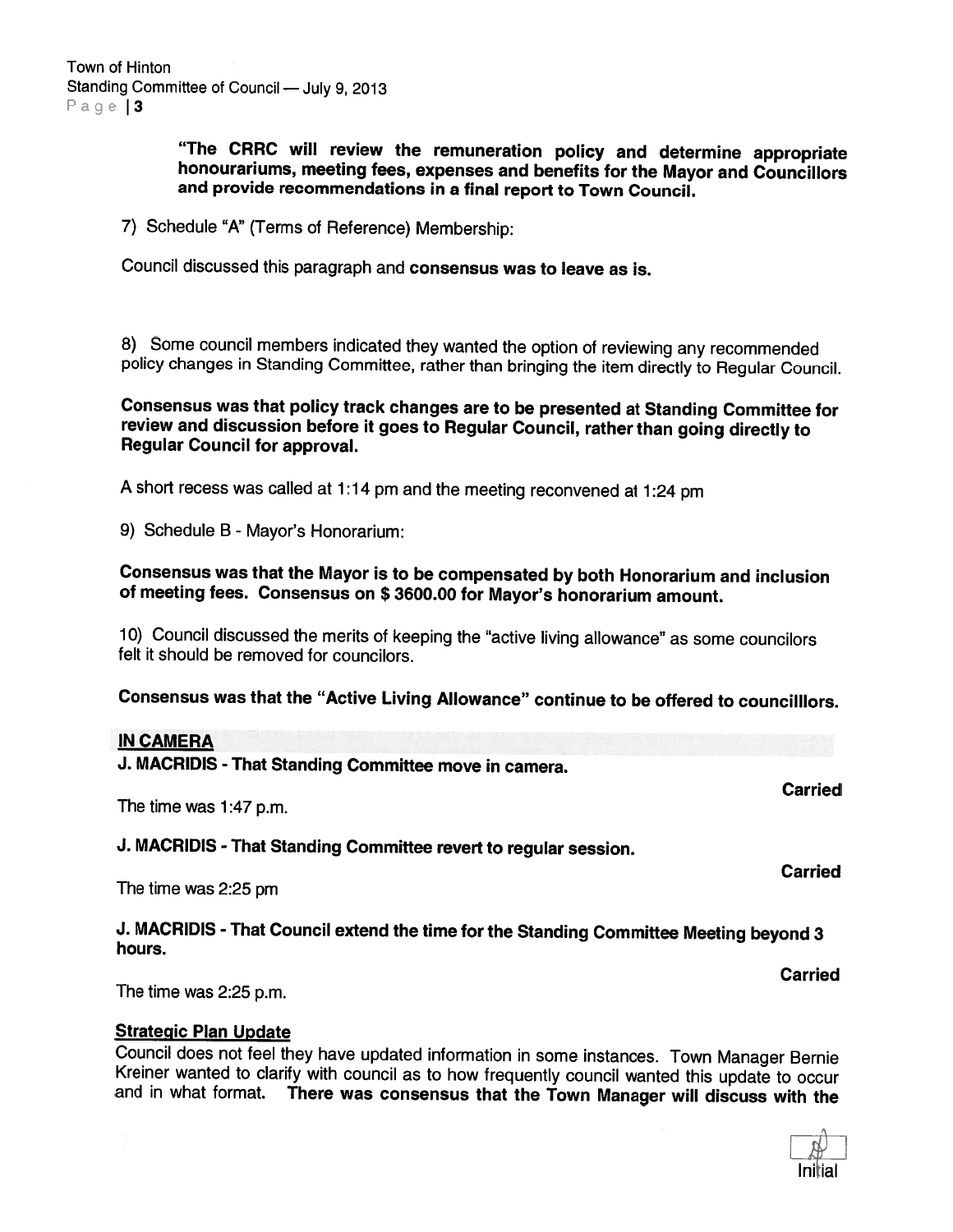Town of Hinton Standing Committee of Council — July 9, 2013 Page | 4

> Executive Committee how best to presen<sup>t</sup> the information, taking into account time effectiveness and efficiency.

#### Consensus was that the Town Projects Report is helpful to receive quarterly.

#### There was consensus that the repor<sup>t</sup> presented be accepted for information.

#### CN Rail Crossing on Drinnan Way

Councillor Lorraine Johnston-Mackay added this item to the agenda as she wanted to have discussions with council to see if more action is needed directly with ON. Safe transportation of dangerous goods that go through our community should be addressed and with the recent focus on the railways, discussions would be timely.

#### The consensus was that this repor<sup>t</sup> be accepted for information and to refer this item back to the newly elected council to review.

#### Committees of Council

Councillor Lorraine Johnston-Mackay added this item to the agenda and asked if council would like at this time, prior to <sup>a</sup> new council being appointed, to implement other CEAC sub committees to look at other projects without further delays or should we refer this to the new council for their strategic <sup>p</sup>lanning process. Councillor Johnston-MacKay feels there is too much <sup>p</sup>lanning and not enoug<sup>h</sup> community-based actions going forward.

#### There was consensus that this repor<sup>t</sup> be accepted for information and to refer this item back to the newly elected council to review.

#### ADDITIONAL INFORMATION

#### Urgent Matters from Council and Town Manager

Councillor Jane Macridis advised council that at the West Yellowhead Regional Landfill's most recent meeting, discussion occurred about operational and capital budgets. Since the cost for new landfill cells is constantly increasing and in order to advance there will probably be an \$8.00 increase starting in <sup>2014</sup> (being \$2.00 operational and \$6.00 capital). However, we are still upholding some of the lowest tonnage rates in Alberta.

Councillor Macridis advised council that she recently joined some Hinton citizens and went for <sup>a</sup> walk to look at the propose<sup>d</sup> rivertront park. This group is showing real interest in this project and it is made up of <sup>a</sup> large diversity of people.

Mayor Duncan mentioned he is meetings with Minister Dianne McQueen on July 15, 2013.

Town Manager Bernie Kreiner advised council:

- Action item on Council's continued attendance at FCM conferences will be coming to council next week for review;
- Mayor's Charity Golf event has vacancy for teams so encourages council to promote the event;
- • Mark Brown at Teck Coal advised that because coal prices are down, they have advised they will be reducing, reallocating their workforce;